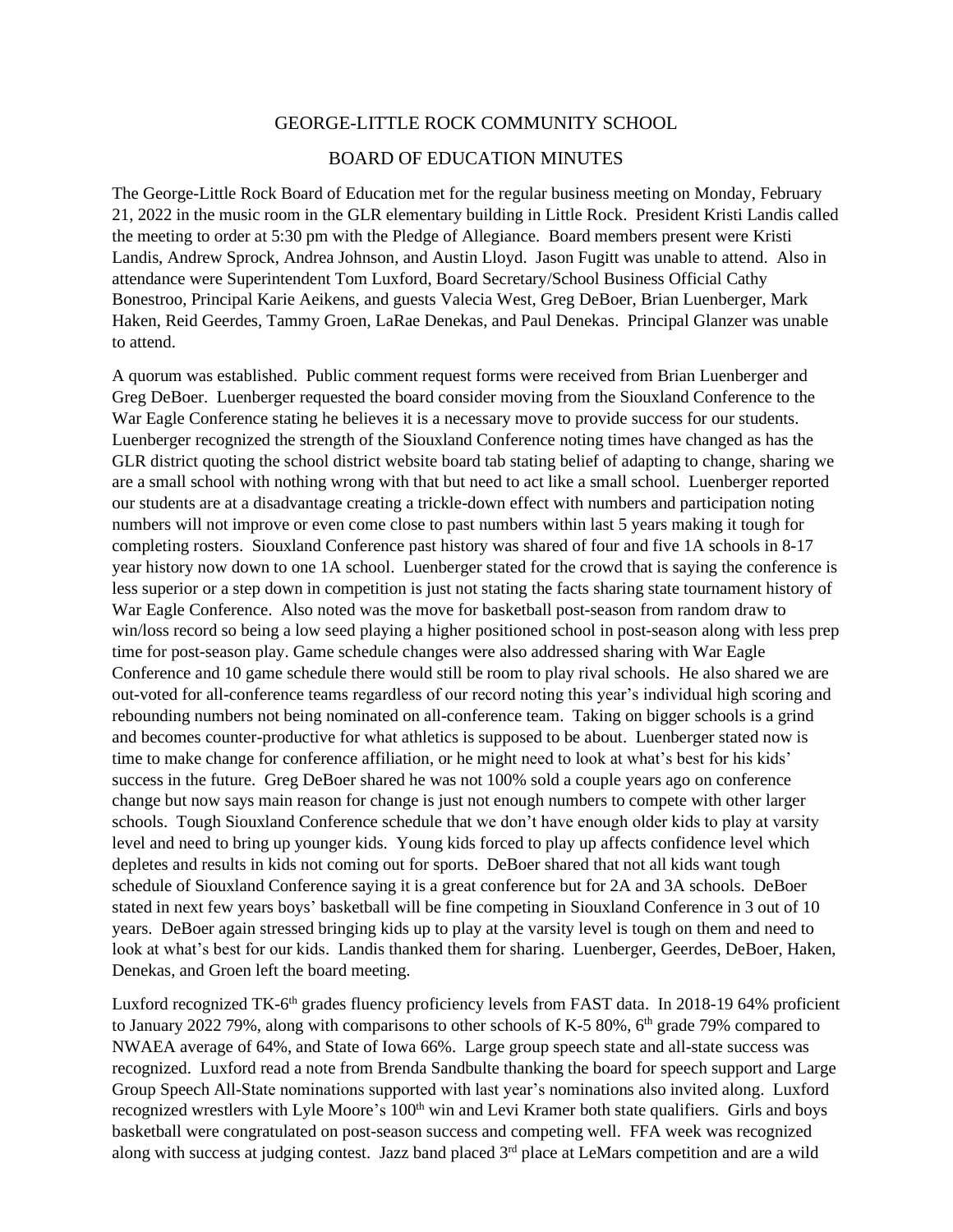card for possibility for state with nine-1A schools competing. The band program was recognized for the growth and success of the program this year.

A motion to adopt the agenda was made by Lloyd, seconded by Johnson, and carried 4-0.

A motion to approve the minutes from the previous meetings was made by Sprock, seconded by Lloyd, and carried 4-0.

A motion to approve the bills was made by Johnson, seconded by Sprock, and carried 4-0. Discussion was held on an open enrollment invoice once again being overcharged as has often happened in past, but this year was almost \$15,000 that was caught and not paid. Waterloo invoice was also questioned with Luxford sharing that was for his daughter but clarification was made that it is not for her, but a special ed open enrolled out student. Discussion was also held on new recess play items purchased from past PTA funds, Menning's cell phone reimbursement, large bus repair, and IT consulting. Shot clocks were questioned if they would be reimbursed from Booster Club.

A motion to approve the financial reports was made by Lloyd, seconded by Johnson, and carried 4-0. Luxford shared he put the LCRF history together for what is used and received. Discussion was held regarding more public awareness of how LCRF money is being used. Luxford shared without the funds, the district would not have sustained in the past. He also shared working on better job of bigger projects with sharing at public meetings. Marketing was discussed with sharing what is being done for the district from the LCRF funds. Comment was made that board determined what the funds could be spent on with expanded uses in past few years. Bonestroo shared the uses have been in place for years and noted board approved expansion noting how much more has been spent from LCRF. When asked, she shared support that district needs to better market how the funds are used. ESSER claims were submitted noting still working through ESSER plan requested. Activity funds were discussed and reminder was given that funds cannot be distributed to individuals.

Superintendent Luxford shared the Iowa Association of School Board communication noting Board President Conference on March 4 with Landis sharing she is unable to attend, board survey reminder, and legislative update. Discussion was held on legislative concerns for proposed bills. Vouchers were also discussed with the potential impact to the district and that private schools do not have to follow same standards, requirements, and restrictions as public schools. Public funds to private schools is a concern. Teacher recruitment and substitute authorization were also discussed. Transparency bill is also a big legislative topic. OSHA withdrawal update was shared that districts do not need to take further action at this time. City of George Trees for Kids grant application through the city with NHS, FFA, and science department planting 10-15 trees in the pool and campus area for school and city partnership.

Principal Aeikens report included FFA week with petting zoo in the elementary school shop area, 5<sup>th</sup> grade DARE graduation with 30 students graduating thanking Sheriff Vander Stoep and guest speaker Emersyn Netten, and preschool family night literacy focus at George site with TK and kindergarten teachers sharing their differences as well as preschool assessments to assist with enrollment decision making. Kindergarten roundup information will be sent soon. District leadership team meets this week with Iowa Assessments data for domains area of improvement to prepare the students.

Board sub-committee report updates were given. Facilities meeting was scheduled for March 2 at 5:30 pm. Financial services meeting update was shared with recommendation for substitute teacher pay for overnight FFA state convention trip, anticipated kindergarten staff added position, and initial proposals meeting. Program sharing will be meeting with Boyden-Hull on a rescheduled date with sharing continuing for Russ VerBurg. Central Lyon meeting will be March 9 at 6 pm at Central Lyon. Operational sharing date needs to be set for review of sharing agreements. Updated 2021-2022 sharing agreement will need to be presented for approval with new hire by Sibley-Ocheyedan. SIAC meeting will be Thursday at 6:30 pm.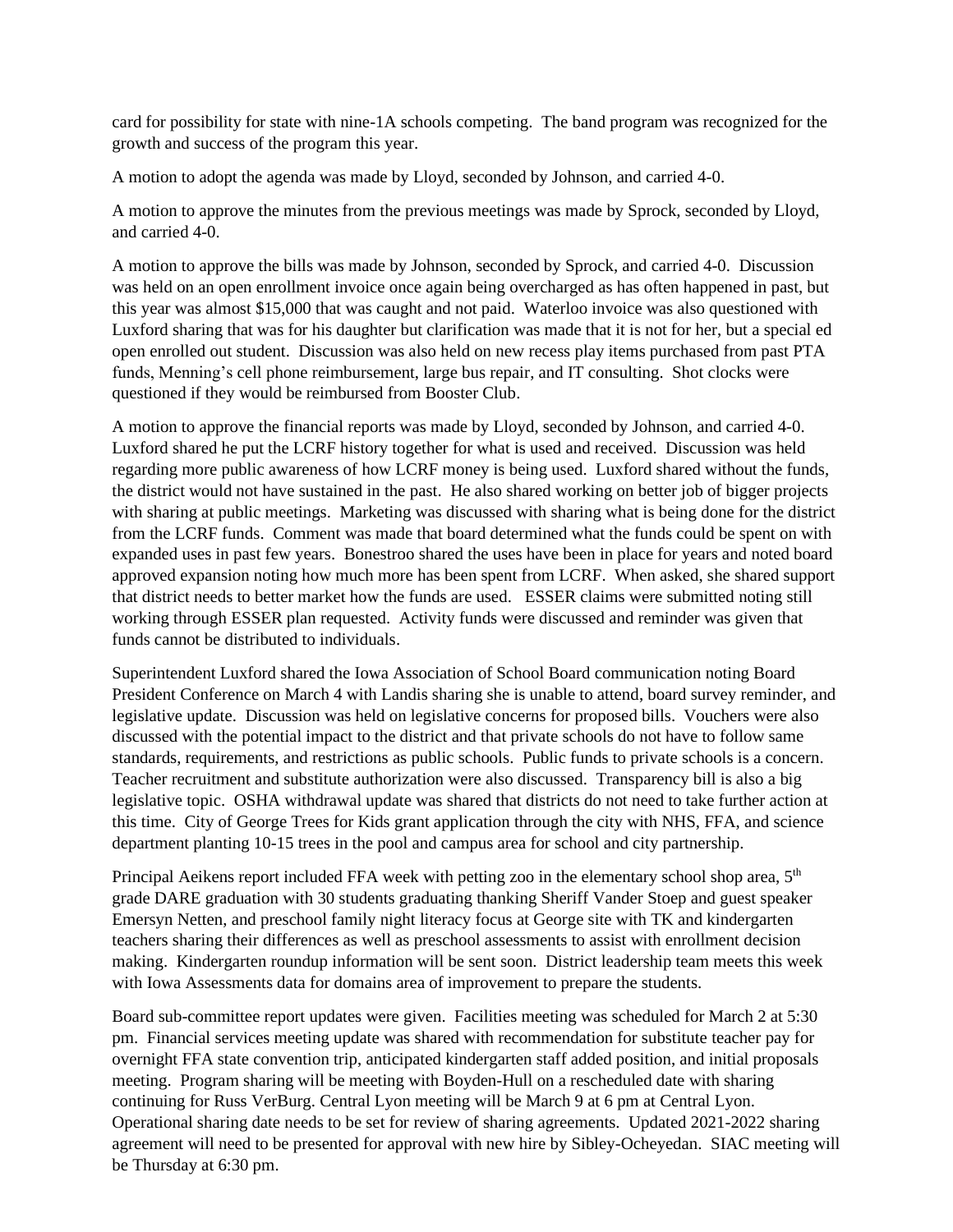Superintendent Luxford reported on Iowa Department of Education lunch price correspondence for adult lunch price required increase to \$3.95 making effective March 1 as not received for the January implementation; 5<sup>th</sup> grade field trip to Des Moines request; Iowa Department of Education newly required business associate agreement; FFA trailer bid received; LCRF grants for Bethany DeBoer, Sheri Stratman, Ashley Klaassen, Mark Lutmer with Reid Geerdes, and Tina Sherrill-Range; CD renewals; open enrollment outs; early graduation requests; and summer rec program for summer of 2022 with position being advertised.

Resignations were received from Jeff Kruger, Industrial Tech, and Jessica Ubben Lunde, Vo-Ag.

Recommendations for hire were presented for Kayla Gerken MS softball coach; Mac McDowell, MS girls track; and Brooklyn Spencer, paraprofessional. Volunteers were also presented for approval for FFA state convention unpaid volunteering with no driving for Jennifer Greve and DeAnna Krull.

Discussion was held on field trips. It was noted that field trips require educational value, and board approval is required based on distance. Basketball state trips were questioned for bringing to the board for approval determining they should be board approved.

Scheduled policy reviews were held for Policy 604.08 Foreign Students. First readings were held for Policy 502.03 Student Expression, Policy 502.03R1 Student Expression and Student Publication Code, Policy 504.03 Student Publications, Policy 604.06 Instruction at a Post-Secondary Educational Institution, Policy 604.07 Dual Enrollment, Policy 604.09 Home School Assistance Program, Policy 604.10 Virtual/On-Line Courses, Policy 604.11 Appropriate Use of Online Learning Platforms, Policy 606.02 School Ceremonies and Observances; Policy 701.02 Transfer of Funds, Policy 711.02 Student Conduct on School Transportation, and Policy 711.02R1 Student Conduct of School Transportation Regulation.

A motion to pull from consent agenda and table the building and grounds agreement as awaiting the updated 2021-2022 agreement for the new hire was made by Lloyd, seconded by Johnson, and carried 4- 0.

A motion to approve the consent agenda was made by Lloyd, seconded by Johnson, and carried 4-0. Consent agenda included sub pay with student overnight travel pay at 1.5 days paid/day for the overnight days for the FFA convention; anticipated addition of a one-year kindergarten teaching position and posting for the opening; amended SIAC committee member list; adult lunch price increase to \$3.95 as required by the state to be effective March 1; 5<sup>th</sup> grade field trip to Des Moines; Iowa Department of Education business associate agreement; FFA trailer bid for \$1250; LCRF grant requests for Bethany DeBoer, Sheri Stratman, Ashley Klaassen, Mark Lutmer combined with Reid Geerdes, and Tina Sherrill-Range; SAVE and Activity Fund CD renewals at the 18 month rate riser; open enrollment out applications for 2 students already on the certified enrollment but without paperwork, 1 student tabled from January, and 5 additional applications; early graduation request; summer rec program for 2022 summer; resignations from Jeff Kruger and Jessica Ubben Lunde; recommendations for hire of Kayla Gerken, MS softball coach at \$1538; Mac McDowell, MS girls track at \$2153; Brooklyn Spencer, para at \$11.00/hour up to 29 hours/week; unpaid volunteers without driving of DeAnna Krull and Jennifer Greve for FFA state convention; scheduled review of Policy 604.08 Foreign Students; first reading waiving the second reading of Policy 502.03 Student Expression, Policy 502.03R1 Student Expression and Student Publication Code, Policy 504.03 Student Publications, Policy 604.06 Instruction at a Post-Secondary Educational Institution, Policy 604.07 Dual Enrollment, Policy 604.09 Home School Assistance Program, Policy 604.10 Virtual/On-Line Courses, Policy 604.11 Appropriate Use of Online Learning Platforms, Policy 606.02 School Ceremonies and Observances; Policy 701.02 Transfer of Funds, Policy 711.02 Student Conduct on School Transportation, and Policy 711.02R1 Student Conduct of School Transportation Regulation.